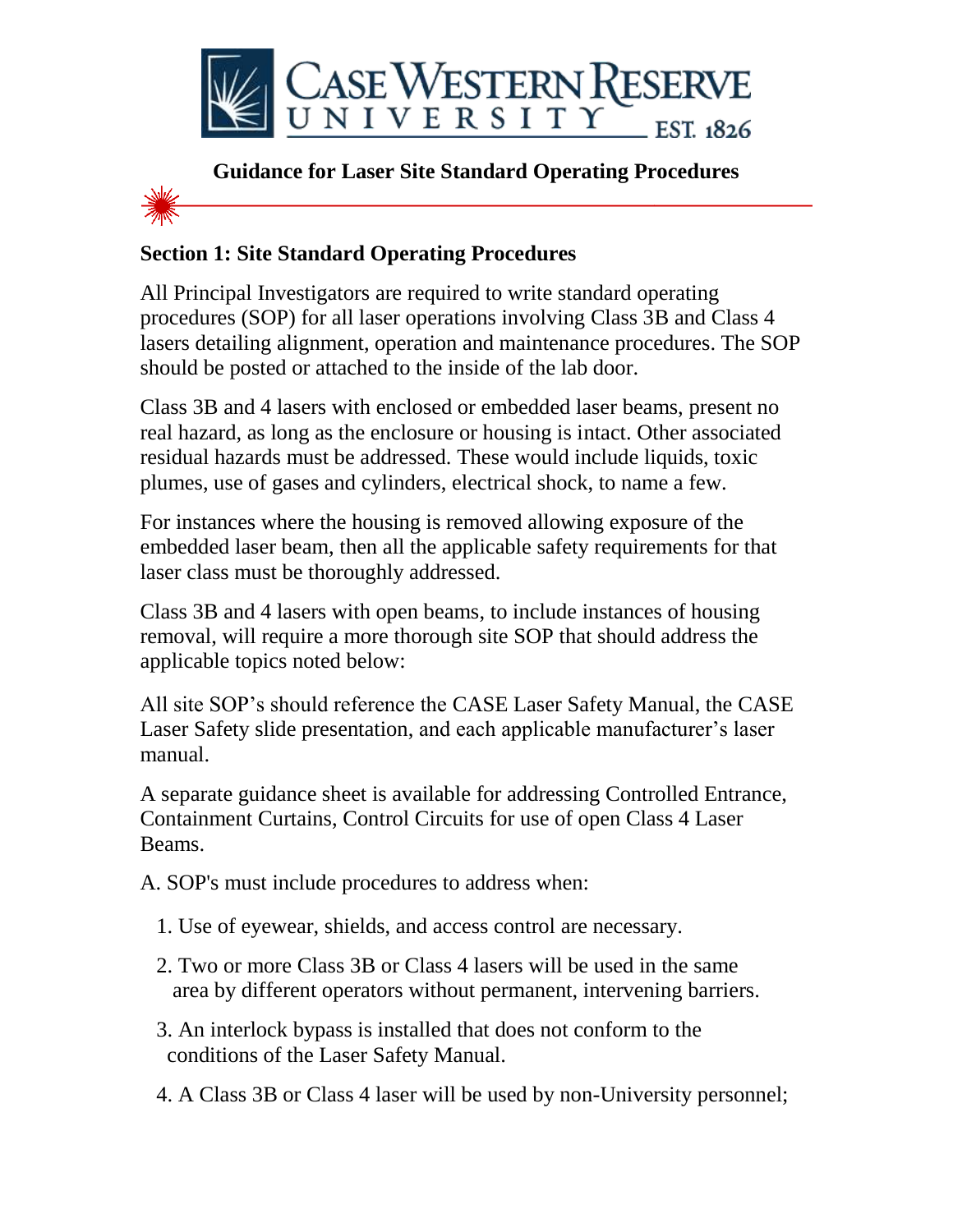- Guidance for Laser Site Standard Operating Procedures (e.g., contract personnel or visiting colleagues).
	- 5. A laser installation does not include all the required controls specified in this program (e.g., temporary operations).
	- 6. Class 3B or Class 4 laser or laser system is operated off campus.
	- 7. Other hazards may be involved that require an SOP (e.g.., acutely toxic gases, unattended laser operation).
- B. A log must be maintained showing periods of use, service, maintenance and incidents.
- C. Labels: A laser classification label must be conspicuously affixed to the laser housing.

D. Warning Signs: Each entrance must be posted with an appropriate danger, caution, or warning sign in accordance with ANSI Z136.1-2014.

E. Warnings Devices: Entrances to laboratories with a Class 3B or 4 laser shall have a lighted indicator that is fail-safe interlocked with the laser to activate when the laser is energized. The sign must be tested monthly. A written record must be kept of each test in the log book (see section 10.3).

F. Safety Interlocks

- 1. Access doors to a controlled laser area in which a Class 3B or a Class 4 laser is being operated must be equipped with safety interlocks to prevent laser operation when the interlock circuit is broken.
- 2. All protective enclosures that surround laser devices and high-voltage electrical sources must also be equipped with interlocks to prevent operation of the equipment.
- 3. Interlocks should be tested quarterly to ensure that they are operational . A written record must be kept of each test in the log book.
- 4. Interlocks must be designed so that after they are actuated, the capacitor banks, shutters, or power supplies cannot be re-energized except by manually resetting the system.
- G. The responsible individual in a laser area controlled by a "warning light" is permitted to momentarily override (bypass) door interlocks to allow access of authorized persons if all of the following conditions are met: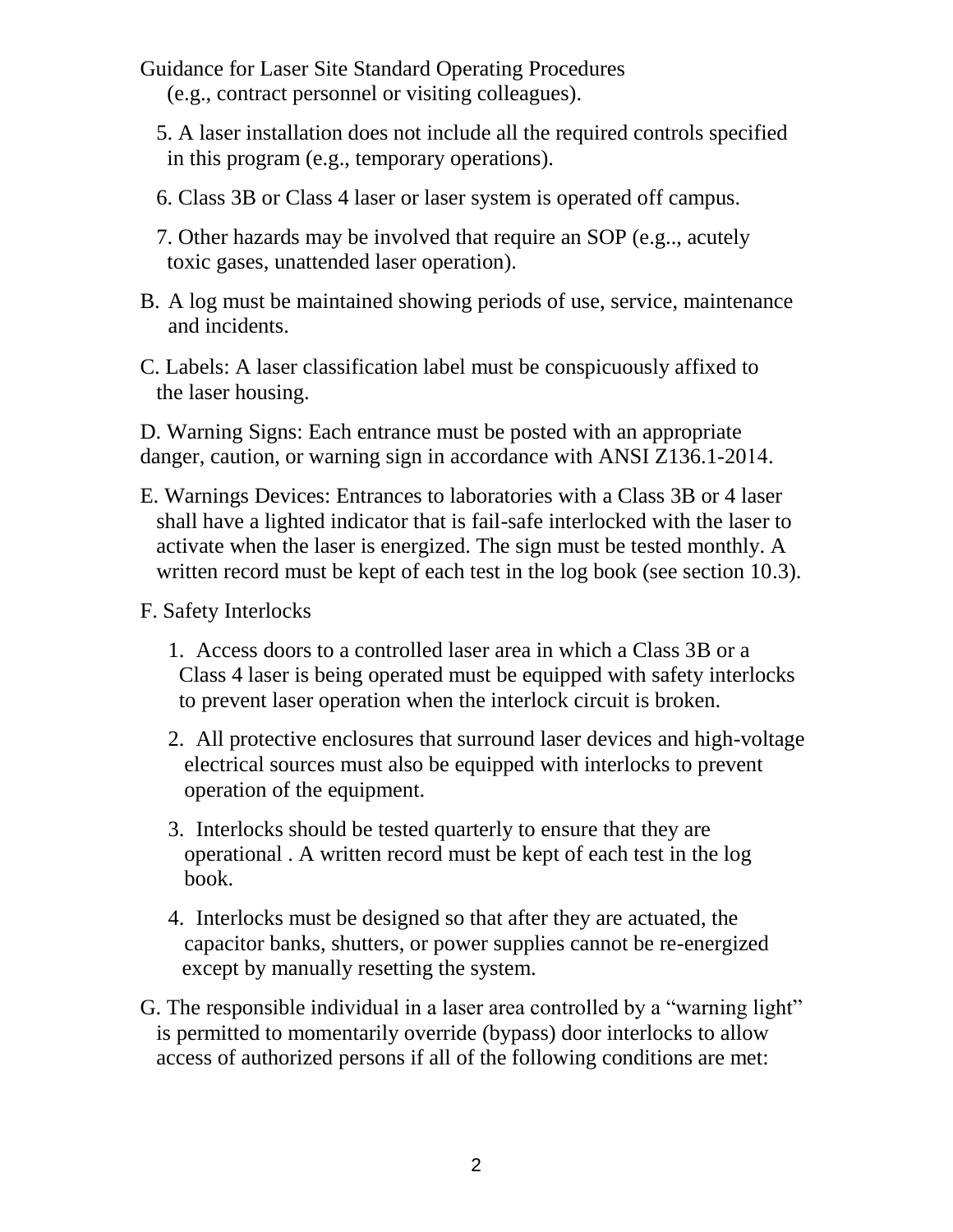- 1. There is no laser radiation hazard at the point of entry.
- 2. The necessary protective devices are worn by the personnel entering the area.
- 3. An interlock bypass circuit is designed into the interlock control system. This bypass circuit must only be operated from inside the interlocked area. It must delay no more than 15 seconds before shutting down the system.
	- 4. If interlocks are not feasible, the Principal Investigator may consider the use of alarms or voice warnings.
- H. Laser laboratories and controlled areas must be designed so that personnel can enter and leave under emergency conditions.
- I. Lasers must have a master switch with a key or coded access that prevents use once the key has been removed or a code has been entered. The key must not be left in the control panel when the laser is not in use.
- J. Laser Activation Warning Systems: An alarm, a warning light, or a verbal "countdown" command must be used during activation and start up.
- K. Lasers must have a permanently attached beam stop or attenuator and emission delays.
- L. Laser controlled areas shall be established which have limited access, covered windows and doors, and only diffuse reflective material. The facility must be a fully enclosed room or laboratory with floor-to-ceiling walls. Access to the area during laser operation requires the permission of the responsible operator.
- M. Class 3B and 4 infrared laser beams with a wavelength greater than or equal to 710 nm must be terminated with fire resistant material.
- N. Securely fasten all mirrors, prisms, beam stops, etc. in the beam path. Ensure that the laser is also securely fastened.
- O. Circuit breakers must be identified for each laser.
- P. Beam Enclosure : The entire beam path of Class 3 and Class 4 lasers, including the target area, should be surrounded by an enclosure equipped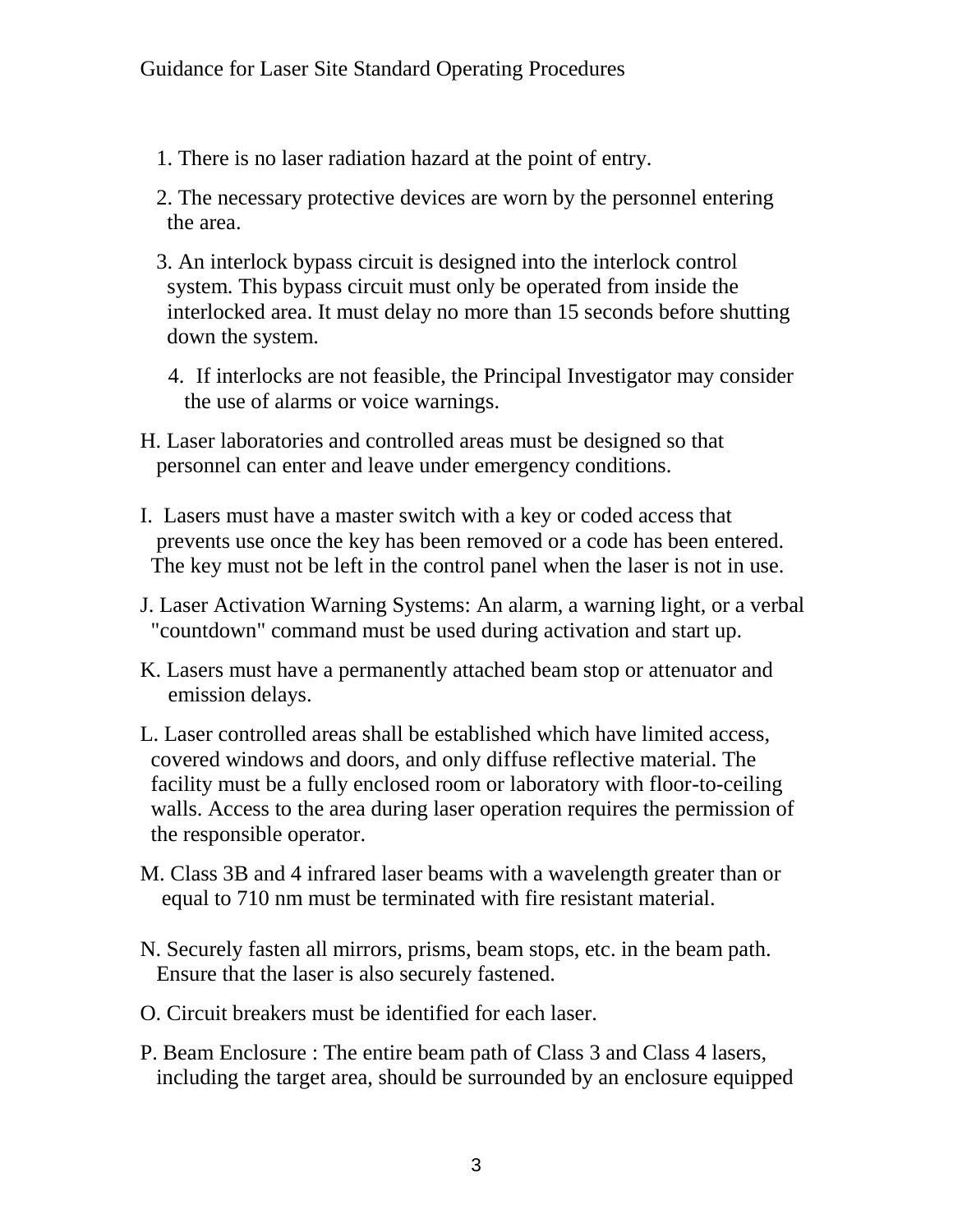with interlocks that prevents operation of the laser system unless the enclosure is properly secured. When total enclosure of the laser beam path is not practical, both the non-enclosed laser beam and any strong reflections must be terminated at the end of their useful path using such devices as backstops, shields or beam traps.

- Q. Reflectance Control
	- 1. Materials that diffusely reflect laser radiation must be used in place of specularly reflective surfaces wherever possible.
	- 2. To minimize personnel exposure, specularly reflecting surfaces that are needed for beam-path control should be enclosed or shielded.
- R. Invisible Beams
	- 1. Ultraviolet (UV) and infrared (IR) lasers that emit invisible beams require several additional controls:
		- a. Visual or audible beam-warning devices must be installed in areas where personnel may be exposed to radiation in excess of the MPE. These warning devices must be clearly identified and visible from all areas of potential exposure.
		- b. Shielding must be installed that will attenuate UV radiation to levels below the MPE for the wavelength being used.
		- c. Hazardous concentrations of by-products formed by the reaction of intense UV radiation with materials in the area must be controlled.
		- d. IR beam enclosures and backstops must be fabricated of IR-absorbent material. For Class 4 lasers, the absorbent material must also be fire-resistant.
- S. Beam Mapping : Controlled laser areas must be surveyed with appropriate measuring devices to locate and identify direct and reflected beams that exceed the MPE; shielding may be required to limit unwanted radiation.
- T. Direct Viewing
	- 1. Personnel must never look directly into any laser beam unless such action is specifically approved by EHS.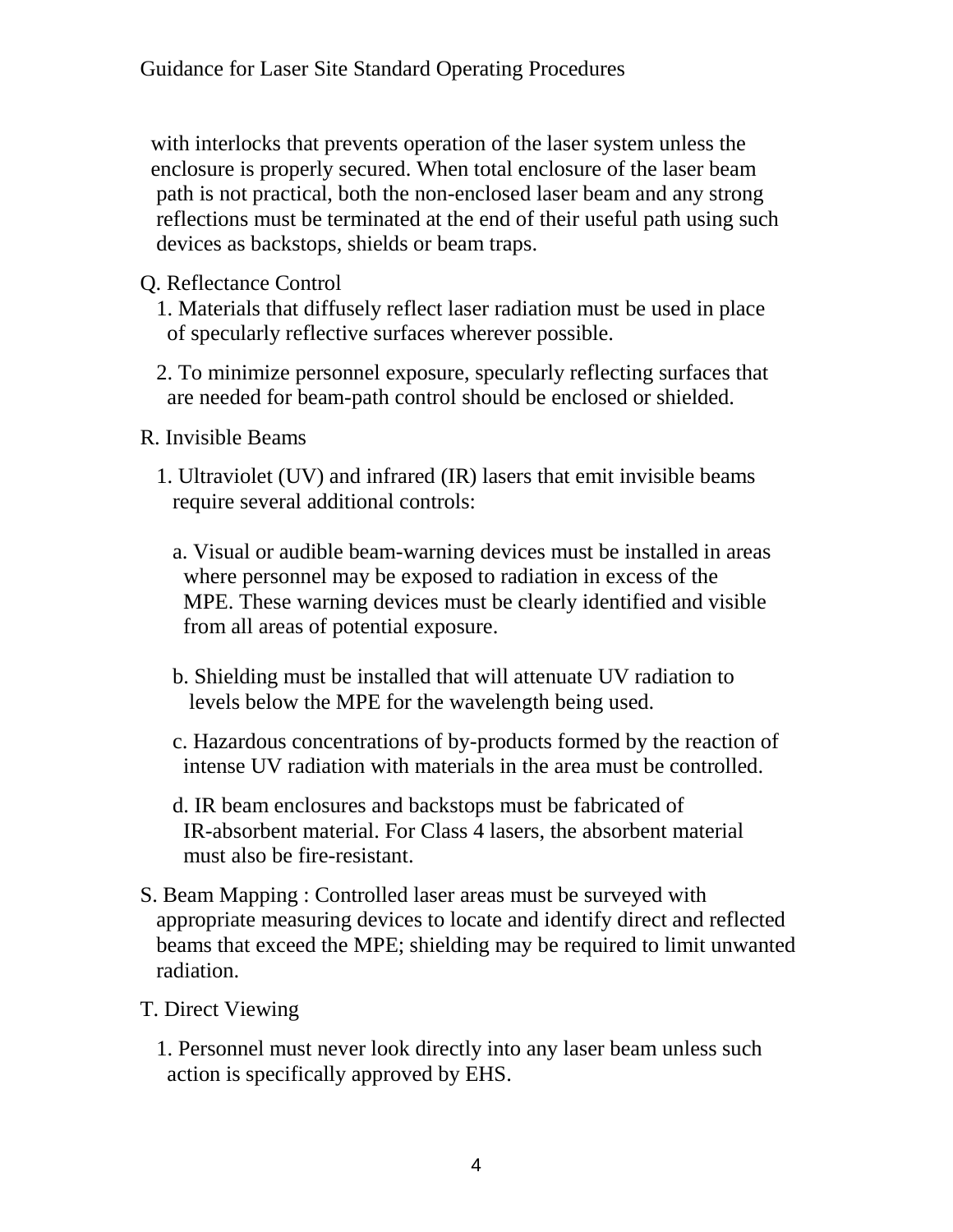- 2. The primary beam and specular reflections of Class 3B or Class 4 lasers are particularly hazardous. In those cases where it is necessary to directly view a beam from a Class 3 or Class 4 laser, special provisions, such as filters, are mandatory.
- 3. An SOP must be prepared for operations where the beam of a Class 3B or Class 4 laser must be viewed directly or where it is necessary to work with optical viewers in close proximity to the laser beam.
- U. Alignment
	- 1. High-power laser optical systems must never be aligned by direct beam viewing if the radiant exposure or irradiance exceeds the MPE.
	- 2. Use low-power lasers, diffuse reflectors, image-retaining screens, exposed Polaroid film, and other devices that will minimize eye exposure.
- V. Optical Viewing Aids

 Using optical systems such as cameras, telescopes, microscopes, etc., to view laser beams may increase the eye hazard. Therefore, all collecting optics must incorporate suitable means (such as interlocks, filters, or attenuators) to prevent eye exposures above the MPE.

- W. Protective Equipment
	- 1. Laser protective eye wear shall be worn whenever MPE levels may be exceeded.
	- 2. However, it is good practice to always wear eye protection when lasers are in use.
	- 3. In general, eye wear provides protection over a narrow range of the laser spectrum. Eye wear designed for protection at one wavelength may afford little or no protection at another wavelength.
	- 4. Consult eye wear manufacturers and EHS for proper selection of protective eye wear (see section 9.1).
	- 5. Laser protective eye wear must be approved by the American National Standards Institute (ANSI) and clearly labeled with optical densities and wavelengths for which protection is afforded. Eye wear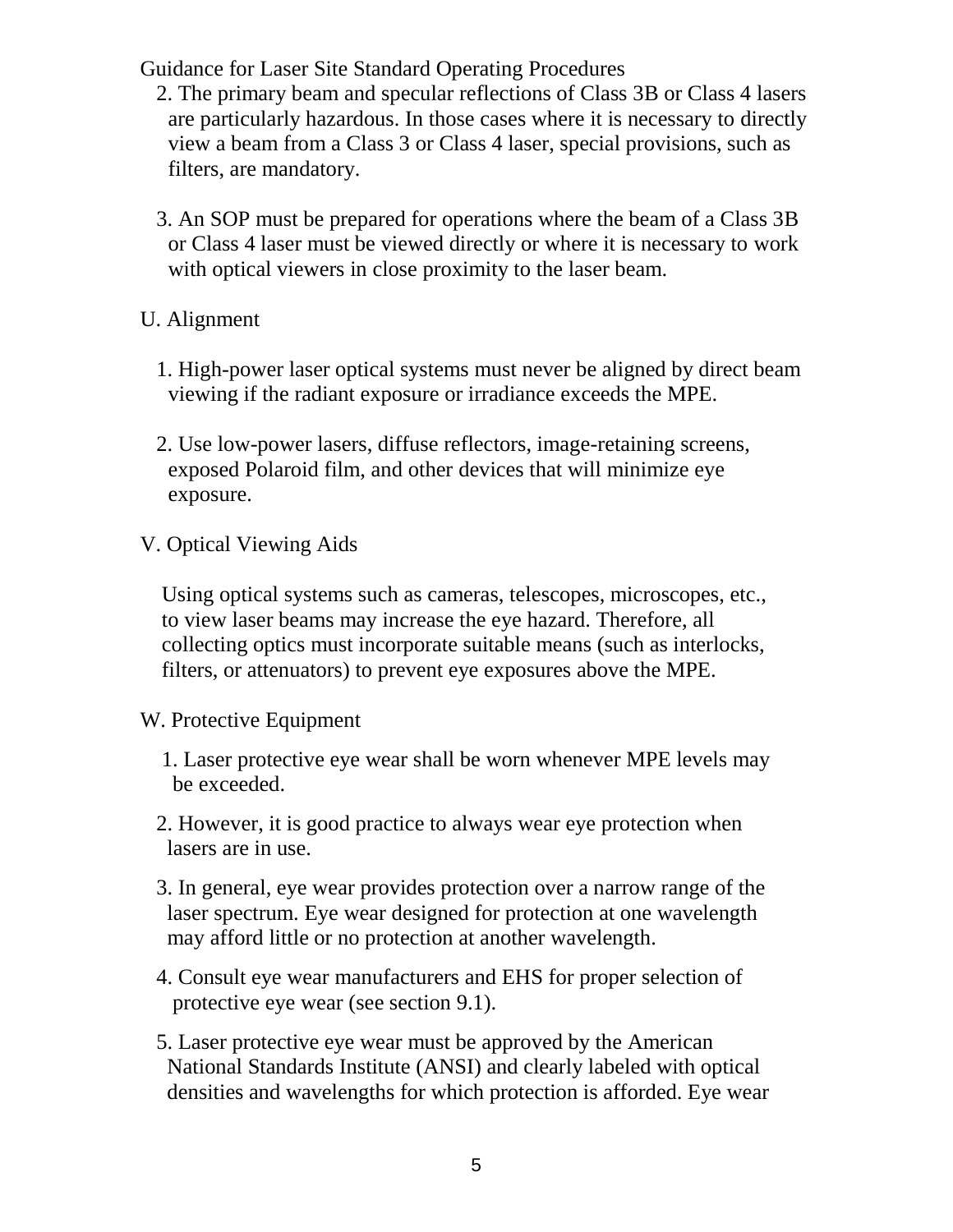must be inspected periodically by the user for pitting and cracking of the attenuating material, and for mechanical integrity and light leaks in the frame.

- 6. Protection for the skin may be afforded through the use of clothing to cover normally exposed skin areas.
- X. Unattended Equipment
	- 1 . When lasers are to be left unattended, de-energize the power supplies or capacitor banks and remove the keys from power switches or master interlocks to prevent unauthorized activation of the equipment.
	- 2. The operation of unattended lasers is only allowed when a specific SOP has been written and approved by the Principal Investigator.
- Y. Temporary Installations
	- 1. Occasionally, it may be necessary to remove protective enclosures or override equipment interlocks or other safety devices for service adjustments, maintenance, special training exercises, etc.
	- 2. In these instances, a temporary controlled laser area must be set up. Specific methods for handling situations of this type must be described in the SOP.
	- 3. Because the area will not have all the standard safety features, the SOP must describe provisions for protecting exposed personnel.
	- 4. When the entire beam path is not fully enclosed, restrict access into the area to persons wearing proper protective equipment. Make sure that all optical paths from the restricted-access area are adequately covered to prevent escape of laser radiation greater than the MPE for the eye.

Z. Refer to the ANSI Z136.1-2014 for further guidance on control measures for various classifications of lasers.

## **Section 2: Converting to a Class l Enclosed Laser**

A. Any laser or laser system can be converted to a Class 1 enclosed laser by including all of the following controls in the laser system design. These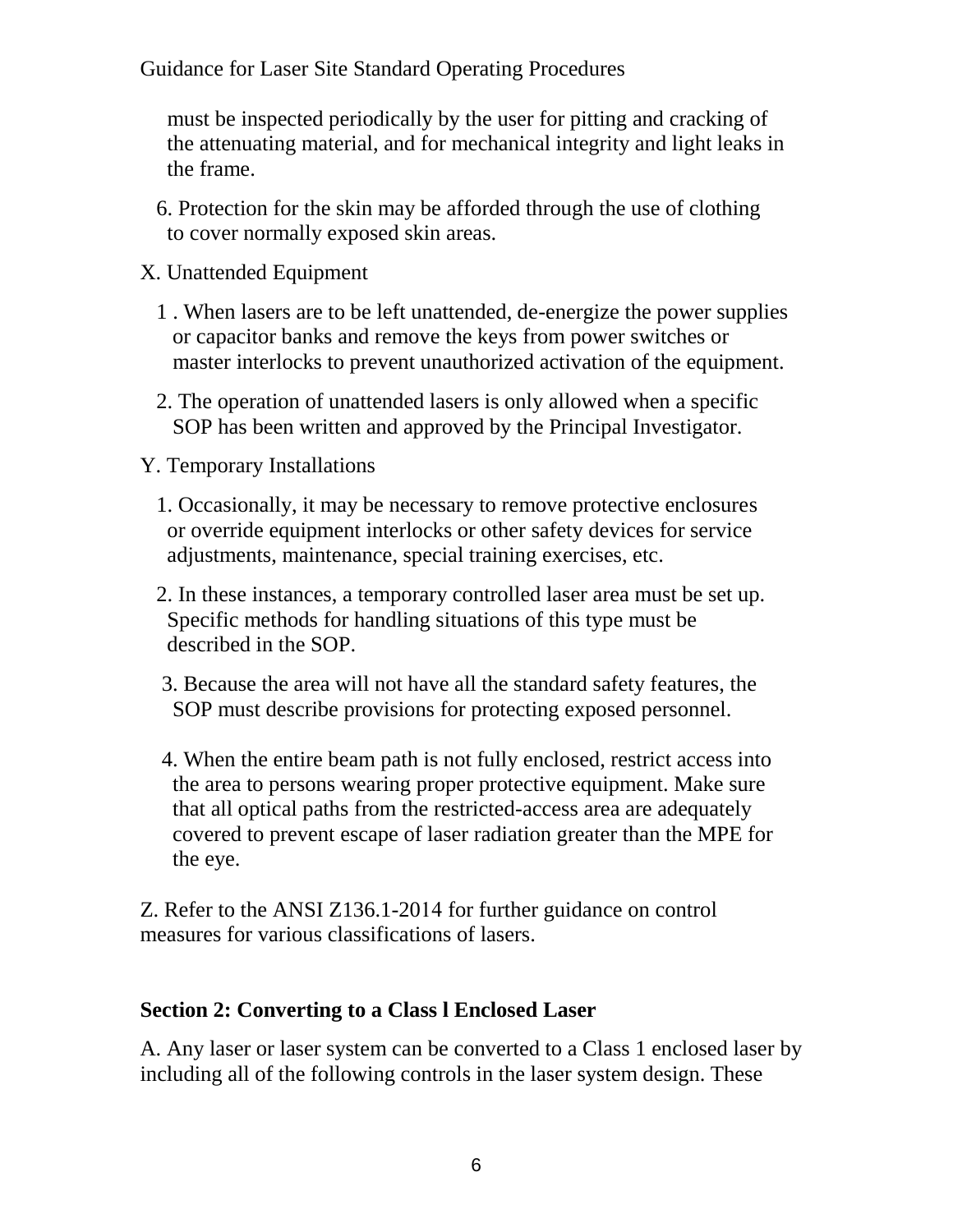controls will effectively enclose the laser, thus preventing personnel contact with the emitted radiation while permitting unrestricted access into the area.

- 1. Protective Housing
- a. House the laser system within a protective enclosure to prevent escape of laser radiation above the MPE.
- b. The protective housing must prevent personnel access to the laser system during normal operations.
- c. Personnel entering the enclosure to perform maintenance or adjustment tasks must be made aware of the higher risks and comply with the control measures for the higher risk laser class.
- 2. Safety Interlocks
	- a. Install safety interlocks wherever the protective enclosure can be opened, removed or displaced.
	- b. When activated, these interlocks must prevent a beam with a radiant energy above the MPE from leaving the laser or laser system .
	- c. Service adjustments or maintenance work performed on the laser system must not render the interlocks inoperative or cause exposure levels outside the enclosure to exceed the MPE, unless the work is performed in a laser area with limited access and appropriate safeguards, supervision and control.
- 3. Fail-Safe Design: The protective enclosure and the laser system must be designed and fabricated so that if a failure occurs, the system will continue to meet the requirements for an enclosed laser operation.
- 4. Modifications: Modifications to commercial laser systems must be evaluated. Contact the LSO for an evaluation. If the modifications decrease the safety controls, an SOP will be required.
- 5. Attenuated Viewing Windows: Use viewing windows containing a suitable filter material that will attenuate the transmitted laser radiation to levels below the MPE under all conditions of operation.